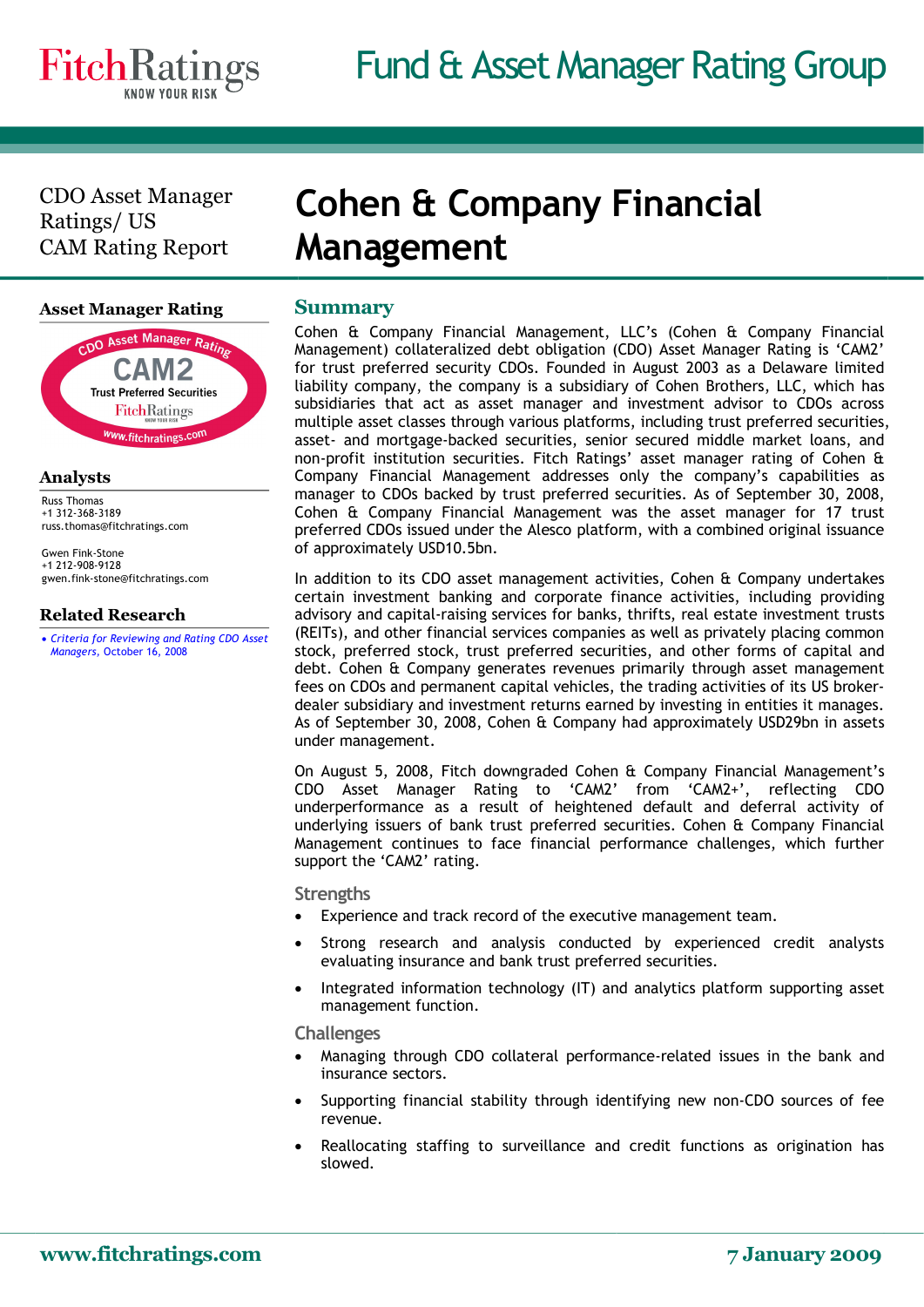

### **Manager Profile**

#### **Cohen & Company Financial Management, LLC**

| <b>Address</b>                   | Cira Centre, 17th floor                                                | Company contact                                       | Daniel Cohen    |
|----------------------------------|------------------------------------------------------------------------|-------------------------------------------------------|-----------------|
|                                  | 2929 Arch Street                                                       |                                                       | Chairman & CIO  |
|                                  | Philadelphia, PA 19104                                                 | Parent (indirect)                                     | Cohen & Company |
| Website                          | www.cohenandcompany.com                                                | Parent company president & chief<br>executive officer | Chris Riccardi  |
| Type of organization             | Limited liability corporation                                          | Number of employees                                   | 125             |
| Year founded                     | August 2003                                                            | Assets under management (USDbn)                       | 26              |
| Domicile, place of incorporation | US, Delaware                                                           | CDOs under management (Alesco)                        | 17              |
| Registration(s)/jurisdiction(s)  | Securities and Exchange<br>Commission-registered<br>investment adviser |                                                       |                 |

#### **Assets Under Management**



# 6 8 10 **Alesco CDO Platform AUM Growth** (USDbn)



#### **CDOs Under Management**

| Name                                | Closing            | Structure | Primary asset                  | Original size (USD) |
|-------------------------------------|--------------------|-----------|--------------------------------|---------------------|
| ALESCO Preferred Funding I, Ltd.    | September 25, 2003 | Cash flow | Bank trust preferred           | 994,100,000         |
| ALESCO Preferred Funding II, Ltd    | December 19, 2003  | Cash flow | Bank trust preferred           | 348,600,000         |
| ALESCO Preferred Funding III, Ltd.  | March 25, 2004     | Cash flow | Bank trust preferred           | 362,800,000         |
| ALESCO Preferred Funding IV, Ltd.   | May 18, 2004       | Cash flow | Bank trust preferred           | 415,500,000         |
| ALESCO Preferred Funding V, Ltd.    | December 21, 2004  | Cash flow | Bank/insurance trust preferred | 364,800,000         |
| ALESCO Preferred Funding VI, Ltd.   | December 21, 2004  | Cash flow | Bank/insurance trust preferred | 692,000,000         |
| ALESCO Preferred Funding VII, Ltd.  | April 19, 2005     | Cash flow | Bank/insurance trust preferred | 690,500,000         |
| ALESCO Preferred Funding VIII, Ltd. | August 04, 2005    | Cash flow | Bank/insurance trust preferred | 684,300,000         |
| ALESCO Preferred Funding IX, Ltd.   | December 15, 2005  | Cash flow | Bank/insurance trust preferred | 683,400,000         |
| ALESCO Preferred Funding X, Ltd.    | March 15, 2006     | Cash flow | Bank/insurance trust preferred | 969,000,000         |
| ALESCO Preferred Funding XI, Ltd.   | June 29, 2006      | Cash flow | Bank/insurance trust preferred | 681,000,000         |
| ALESCO Preferred Funding XII, Ltd.  | October 12, 2006   | Cash flow | Bank/insurance trust preferred | 683,560,000         |
| ALESCO Preferred Funding XIII, Ltd. | November 30, 2006  | Cash flow | Bank/insurance trust preferred | 513,500,000         |
| ALESCO Preferred Funding XIV, Ltd.  | December 21, 2006  | Cash flow | Bank/insurance trust preferred | 818,600,000         |
| ALESCO Preferred Funding XV, Ltd.   | March 29, 2007     | Cash flow | Bank/insurance trust preferred | 680,800,000         |
| ALESCO Preferred Funding XVI, Ltd.  | June 28, 2007      | Cash flow | Bank/insurance trust preferred | 508,750,000         |
| ALESCO Preferred Funding XVII, Ltd. | October 30, 2007   | Cash flow | Bank/insurance trust preferred | 409,450,000         |
|                                     |                    |           |                                | 10,500,660,000      |

Source: Cohen & Company Financial Management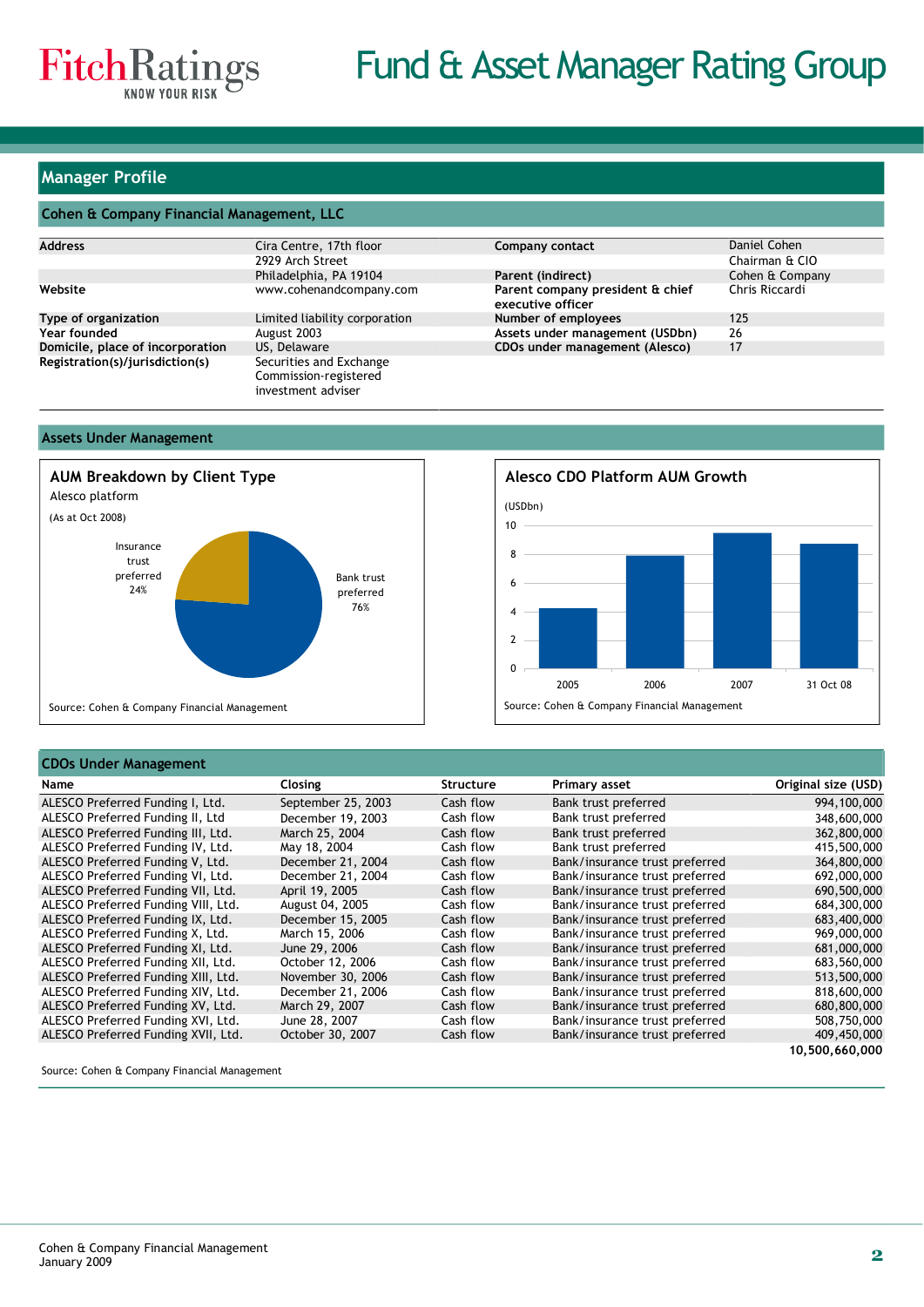

## **Company and Management Experience '2+'**

Cohen & Company Financial Management, LLC was formed in August 2003 to focus on bank and insurance trust preferred CDO management activities. The formation of this company brought together several units whose operations and business focus centered on the banking and insurance sectors. The founders of Cohen & Company and their affiliates and its executive management team have extensive experience in founding and managing commercial banks, REITs, leasing companies and online brokerages.

Cohen Brothers, LLC entered the collateral management business in 2003 and, as of September 30, 2008, had subsidiaries managing 42 CDOs across multiple asset classes through various platforms, including trust preferred securities (Alesco and Dekania), asset- and mortgage-backed securities (Strategos), senior secured middle market loans (Emporia), and non‐profit institution securities (Non‐Profit Preferred Funding). As of September 30, 2008, assets under management totaled USD29.0bn, down from USD43.9bn in 2007, due primarily to CDO bank and insurance collateral pre‐payments and CDO liquidations as a result of the occurrence of events of defaults.

Cohen & Company's senior management, led by chairman Daniel Cohen, chief executive officer (CEO) Christopher Riccardi and chief operating officer (COO) James McEntee, has extensive experience in bank and insurance trust preferred investments. From 2001 to 2006, Mr. Cohen served not only as chairman but also CEO of Cohen & Company. Mr. Cohen is CEO of RAIT Financial Trust (NYSE: RAS), a provider of secured and unsecured financing of real estate companies, and chairman of Alesco Financial Inc. (NYSE: AFN), a REIT managed by an affiliate of Cohen & Company. Mr. Cohen holds similar management positions in certain investment advisory subsidiaries and the broker-dealer subsidiary of Cohen & Company.

Mr. Riccardi holds similar management positions at the broker‐dealer and other affiliates of Cohen & Company. Previously, Mr. Riccardi was a managing director and the global head of structured credit products for Merrill Lynch, Pierce, Fenner & Smith responsible for the origination, structuring, and marketing of all CDOs, structured funds and structured credit derivatives.

Mr. McEntee has served as COO since 2003. He holds similar management positions in certain investment advisory subsidiaries and the broker‐dealer subsidiary of Cohen & Company. Mr. McEntee is also the CEO of Alesco Financial Inc., and serves as a director of The Bancorp, Inc. Prior to joining Cohen & Company, he was the co‐ founder and co-managing partner of Harron Capital, LP, a USD100m private equity fund, from 1999 to 2002.

As mentioned previously, Cohen & Company generates revenues primarily through fees charged and earned by managing CDOs and permanent capital vehicles, the trading activities of its US broker‐dealer subsidiary, and investment returns earned by investing in entities it manages. Cohen & Company has historically relied more heavily on structuring and placement fees than larger and broader multiline fixedincome managers who have more diversified sources of revenue. As such, the absence of new CDO issuance has had a more material impact on Cohen & Company's financial performance. In an effort to address this, the company has sought cost-cutting measures such as staff reductions and reallocations and by increasing the size and scope of the broker-dealer securities trading operation.

## **Staffing '2+'**

Cohen & Company Financial Management has historically employed professionals who have extensive experience in the small‐ and mid‐cap bank, specialty finance, and insurance sectors. In 2008, Cohen implemented staff reductions of 20 individuals, reducing corporate‐wide staff to 125 employees from 145 employees, in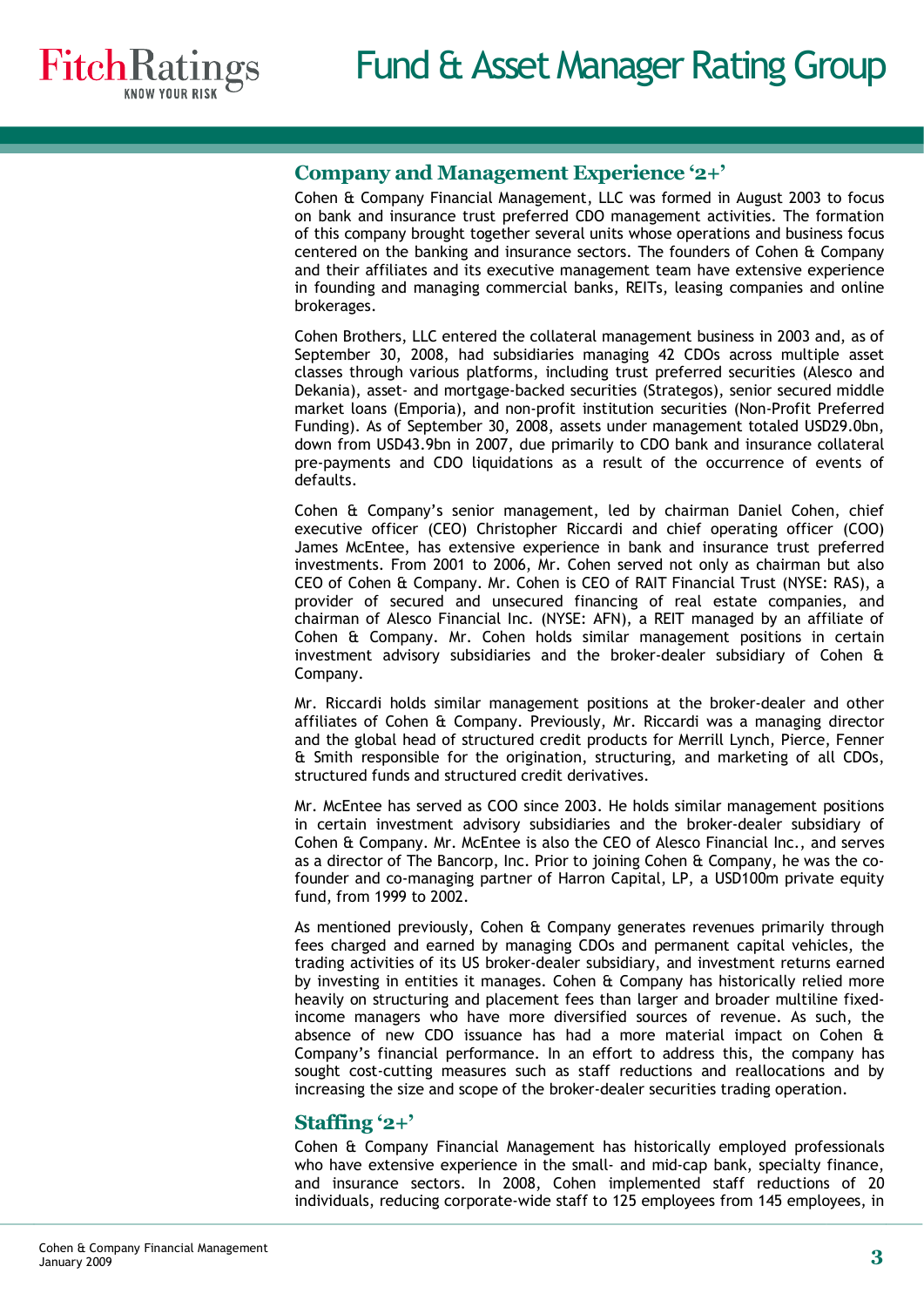an effort to offset decreased revenues. Most of the reductions have been in asset sourcing and origination and in the company's municipal finance unit. With the exception of managing director Shami Patel, Cohen & Company Financial Management has retained the core management staff related to the Alesco CDO platform, consisting of four bank and two insurance credit professionals.

Mr. Cohen oversees the portfolio management function, a role he assumed following the departure of Mr. Patel in September 2008. As mentioned earlier, Mr. Cohen is the founder and chairman of Cohen & Company and has extensive experience in the financial institutions sector. Mr. Cohen also heads the six‐member credit committee consisting of seasoned professionals from various areas of the bank and insurance investment community.

Supporting Mr. Cohen directly with the day‐to‐day management of the Alesco CDOs are six research professionals with high levels of bank and insurance credit expertise. Sam Hillier, Nick Daly, Leena Amin and Mike Lardis cover bank trust preferred credits while Peter Addei and Paul Devine cover insurance credits. All of these individuals are responsible for ongoing analysis, research and surveillance, and report directly to Mr. Cohen.

Chief risk officer Constantine Boyadjiev serves as risk manager to all of Cohen & Company's management platforms. He is responsible for covering all aspects of the firm's risk management process, including the identification, aggregation, quantification, monitoring and reporting of the various market, credit, operational and other risks arising from Cohen & Company's business activities. Prior to joining Cohen & Company, Mr. Boyadjiev was a senior vice president at KBC Financial Products where, during his three and a half year tenure, he was responsible for the risk management oversight of the firm's US trading operations. Previously, Mr. Boyadjiev spent three years as a vice president with JP Morgan Chase, responsible for the risk coverage of the investment bank's global structured finance business. Mr. Boyadjiev also spent five years with Arthur Andersen LLP's financial and commodity risk consulting practice.

Chief compliance officer Ken Smith oversees the ongoing control environment of all of Cohen & Company's operating subsidiaries. In addition to monitoring CDO compliance, he and his team of three professionals are responsible for annual internal audits and ensuring policy manuals remain relevant and up to date. Mr. Smith has 16 years of industry experience and has been with the company since its inception. He has also worked for JP Morgan and the Vanguard Group of investment companies. The compliance group reports directly to Cohen & Company's board of directors and Mr. Smith also reports directly to the COO.

Cohen & Company's robust technological function is overseen by chief technology officer Steven D'Agostino and chief information officer Mark Tolani. Both professionals have over 15 years of industry experience and lead a staff responsible for all IT applications and in‐house developed systems such as COBRA and Synergy. Mr. D'Agostino and his team are responsible for maintenance of the firm's CDO surveillance software. Prior to joining Cohen & Company, Mr. D'Agostino was head of CDO analytics and technology for three years at Merrill Lynch and at Credit Suisse prior to Merrill. Before heading analytics at Credit Suisse, Mr. D'Agostino structured cash‐flow and market value CDOs, CMOs, and several mortgage repackaging trades during his eight years at that firm and two years at Chase Securities. Prior to joining Cohen & Company, Mr. Tolani was an executive vice president at KBC Financial Products, where he was co‐head of the front office technology group in the New York City office for most of his four-year tenure at the firm. Previously, Mr. Tolani headed an IT group at Morgan Stanley and worked in front office IT and research groups at Union Bank of Switzerland and Credit Suisse First Boston.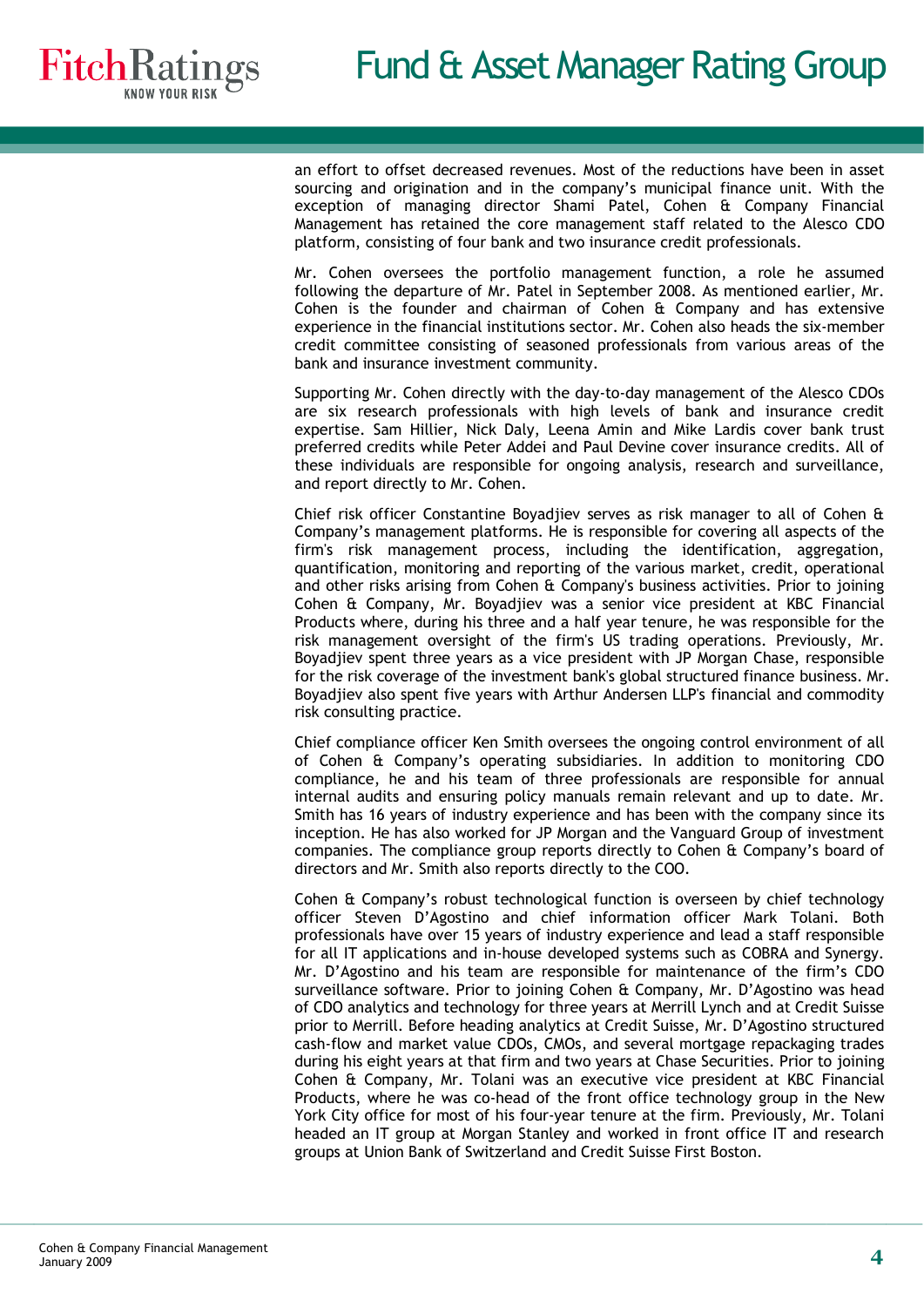## **Procedures and Controls '2+'**

Cohen & Company Financial Management's risk management process includes senior management participation in investment policy-making and oversight of investment decision‐making. The company's procedures and systems provide coverage of the core investment management processes. Its organizational structure includes a compliance‐related functional group that reports to the COO.

The processes and systems have together created an internal control environment, including the company's adoption of procedures that conform to the "investment protection principles" for investment banks, including:

- severing the link between compensation for analysts and investment banking activities;
- creation of a review committee to approve all research recommendations;
- establishment of a monitoring process to ensure compliance;
- instituting a policy whereby, upon discontinuation of research coverage of a particular company, the company will disclose the termination and the rationale for such termination; and
- disclosing in research reports whether the company has received or is entitled to receive any compensation from a covered company over the prior year.

The company's process for investment decision-making is supported by the active role of investment committees as well as the documentation of investment analysis and approval.

## **Portfolio Management'2'**

Cohen & Company Financial Management's portfolio management activities are supported by research and fundamental analysis, a team approach to decisionmaking and active surveillance on portfolio holdings. Cohen & Company Financial Management also relies on the use of various quantitative tools, which are used extensively to support asset selection and performance monitoring of the underlying collateral. Portfolio managers have access to internal and external information sources and make use of such resources in managing CDO portfolios. A review of research materials and investment write‐ups presented for investment committee consideration indicate analyses that address the related risks and specific metrics for making relative value comparisons.

Cohen & Company Financial Management's trust preferred investment management activities are strongly influenced by the company's original business activities related to generating proprietary research for the bank and insurance sectors. Although Cohen & Company recently ceased providing external research on the bank sector, these activities enabled the company to leverage its market awareness in the monitoring of CDO trust preferred assets. The company was also able to form alliances with several regional investment banks and broker‐dealers with longstanding relationships in the community bank and insurance markets.

SNL Datasource and related information sources serve as the primary vehicle for obtaining publicly available financial information on bank credits already in CDO pools as well as potential bank issuers. These services allow users to look at demographic and financial trends in every banking market in the US and construct peer group and market share analyses. Each member of Cohen & Company Financial Management's CDO group has access to SNL Datasource directly from their desktop. Similarly, for insurance company investments, Cohen & Company Financial Management uses not only public company and statutory‐filing information provided by SNL Financial but the A.M. Best Company's Statement Database, which provides statutory financial data for US domiciled insurance operating companies. Information garnered from these sources is complimented with internally generated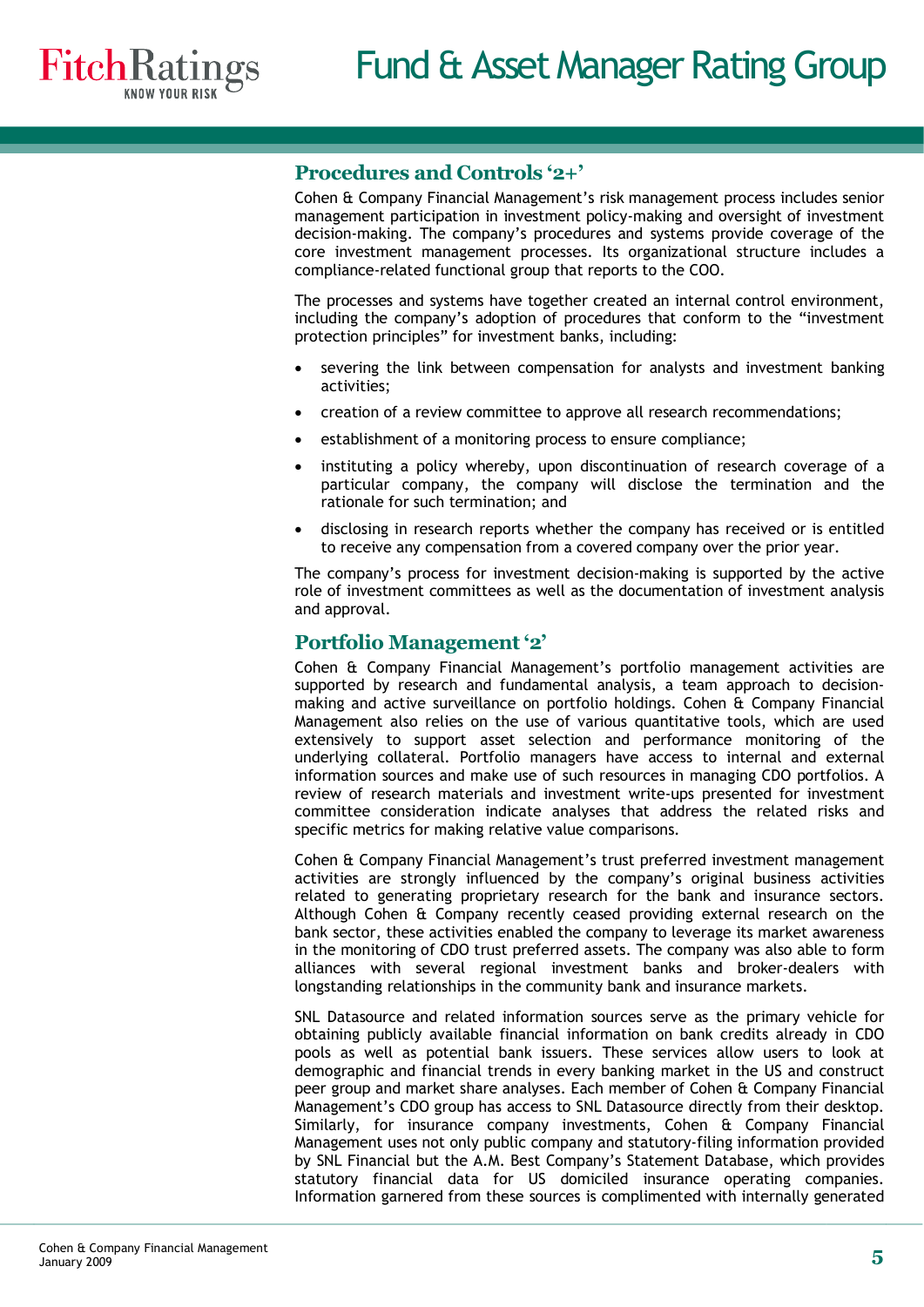analysis and direct due diligence conducted by Cohen & Company Financial Management analysts.

## **CDO Administration '2+'**

Cohen & Company Financial Management's CDO administration capabilities include indenture review procedures, internal modeling of each transaction, and the investor reporting capabilities of the organization, which includes passwordprotected web‐based reporting. Structuring capabilities also provide Cohen & Company Financial Management with a more detailed understanding of CDO cash flow mechanics in the context of investment or remediation decisions. For each transaction managed by Cohen & Company Financial Management, a deal model is created for performance spread and ratings sensitivity analysis, and to forecast credit scores and weighted‐average rating factor calculations for portfolio holdings. The company's web site allows investors to access monthly trustee reports for each of the CDOs. More importantly, investors can access quarterly reports on every bank in every CDO, as well as semiannual reports on every insurance company in every CDO.

## **Technology '1'**

Cohen & Company Financial Management uses a variety of technological products to aid in the underwriting and collateral management process. Central tools for the company are several SNL products, including SNL Datasource, which provides access to regulatory financial statement data on banks, thrifts, credit unions, savings institutions, and insurance companies. Cohen & Company Financial Management also uses SNL Interactive, which allows users to access financial information housed by SNL Datasource from any PC with internet access. The SNL Interactive program sends Cohen & Company Financial Management analysts e-mails containing information about issuers in the CDO pools, as well as general industry information. In addition, the company uses SNL Add-In  $-$  a vendor-provided user interface that allows users to download data found in the SNL Datasource for use in internal tools.

To monitor insurance companies, Cohen & Company Financial Management uses Best's Statement Database, which provides statutory financial data for US domiciled insurance operating companies. In addition, Best's Statement Product allows users to download both industry and company‐specific data directly into Microsoft Excel. Cohen  $\hat{a}$  Company Financial Management also uses Best's Insurance Reports  $-$  a web-based product that allows users to download A.M. Best ratings reports on insurance operating companies.

The company also uses rating agency tools/models to administer its CDO portfolios. For example, Cohen & Company Financial Management uses the Fitch US Bank Scoring Model to assess current and potential bank issuers.

Cohen & Company Financial Management uses a fully‐functioning database application complete with a user interface in Microsoft Access and data management in Microsoft SQL. This proprietary system, known as Deal Information Manager, provides a centralized organization and surveillance platform for all of the company's trust preferred underwriting. Cohen & Company Financial Management licenses Wall Street Analytics' CDOnet product to further enhance its CDO administration and portfolio management capabilities, allowing it to facilitate cash reconciliation with the trustee as well as to monitor issuer risk across deals.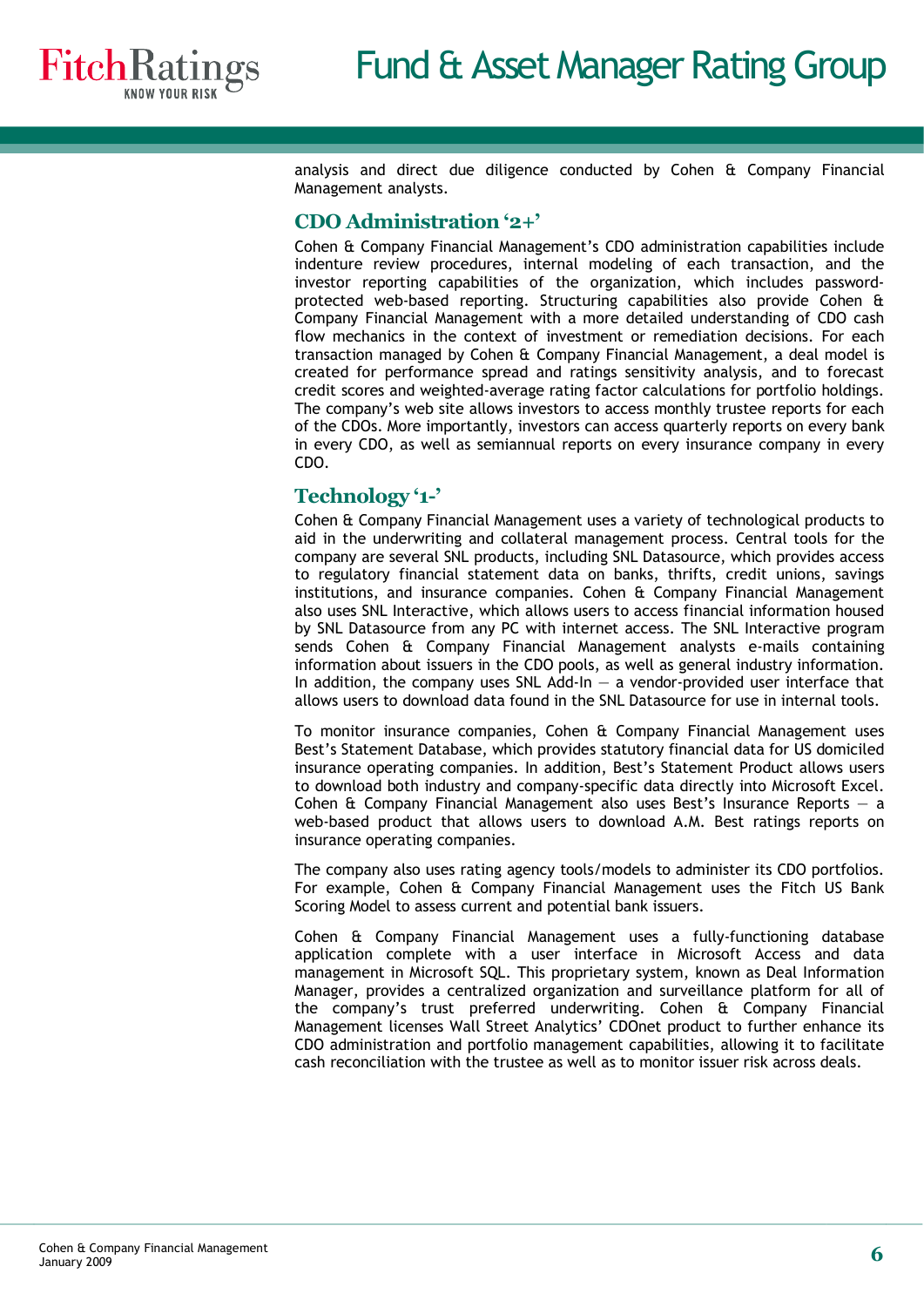## **Appendix A: Staffing Summary**

| <b>Staffing Summary</b>                                                                                                                                            |                                                                                                                                                                                                                                                                                                                                                                                                                                            |
|--------------------------------------------------------------------------------------------------------------------------------------------------------------------|--------------------------------------------------------------------------------------------------------------------------------------------------------------------------------------------------------------------------------------------------------------------------------------------------------------------------------------------------------------------------------------------------------------------------------------------|
| Staff member                                                                                                                                                       | <b>Background highlights</b>                                                                                                                                                                                                                                                                                                                                                                                                               |
| Daniel G. Cohen & Company<br><b>Financial Management</b><br>Chairman & Chief Investment<br><b>Officer</b><br>19 years of industry experience<br>9 years co. tenure | CIO of Cohen & Company Financial Management<br>$\bullet$<br>Chairman and CEO of Taberna Realty Finance Trust<br>$\bullet$<br>Chairman of The Bancorp, Inc. since 2005, CEO 1999-2000<br>$\bullet$<br>Chairman of TRM Corp. since 2003<br>$\bullet$                                                                                                                                                                                         |
| Christopher Riccardi<br><b>Chief Executive Officer</b><br>17 years of industry experience<br>3 years co. tenure                                                    | Chief executive officer of Cohen & Company and its subsidiaries<br>$\bullet$<br>From 2003-2006, managing director & global head of structured credit products for Merrill Lynch, Pierce,<br>٠<br>Fenner & Smith<br>Head of US structured credit products at Credit Suisse First Boston from 2000-2003<br>٠<br>MBS and ABS trader at Prudential Securities from 1991-2000<br>٠                                                              |
| James J. McEntee, Ill<br><b>Chief Operating Officer</b><br>18 years of industry experience<br>9 years co. tenure                                                   | Chief operating officer of Cohen & Company and its subsidiaries<br>$\bullet$<br>Chief executive officer of Alesco Financial, Inc., a publicly held REIT<br>$\bullet$<br>Co-founder and co-manager of Harron Capital LP, a USD100m private equity fund, from 1999 to 2000<br>$\bullet$<br>Thirteen years as an attorney in private practice, handling banking clients at Lamb, Windle & McErlane, P.C.                                      |
| Joseph W. Pooler, Jr.<br>Chief Financial Officer<br>15 years of industry experience<br>2 years co. tenure                                                          | Chief financial officer at Cohen & Company and its subsidiaries since November 2007<br>٠<br>Joined as senior vice president - finance, July 2006<br>٠<br>Previously CFO of Pegasus Communications Corporation, a publicly held broadcast and satellite television<br>٠<br>company<br>Six years at MEDIQ, Inc., including serving as corporate comptroller and director of operations<br>٠                                                  |
| Samuel H. Hiller<br>Director<br>8 years of industry experience<br>4 years co. tenure                                                                               | Credit underwriting and monitoring of regional and community banks and thrift institutions<br>$\bullet$<br>Previously an equity analyst at CBT Investment Management, focusing on investments in banks and thrifts<br>$\bullet$<br>Had been a hedge fund analyst at Cambridge Associates, an investment advisory firm<br>$\bullet$<br>$\bullet$<br>B.A. from Kenyon College in Economics & Applied Mathematics                             |
| Peter Addei<br>Director<br>10 years of industry experience<br>4 years co. tenure                                                                                   | Credit underwriting and monitoring of insurance companies<br>٠<br>Previously two years as a capital markets associate at Wachovia Securities, underwriting debt for financial<br>institutions<br>Debt and equity securities trader on the Ghana Stock Exchange for Databank Financial Services, Ltd.<br>$\bullet$<br>M.B.A. from Vanderbilt University; undergraduate degree from Kwame Nkrumah University of Science &<br>٠<br>Technology |
| <b>Paul Devine</b><br>Director<br>22 years of industry experience<br>2 years co. tenure                                                                            | Credit underwriting and monitoring of insurance companies<br>$\bullet$<br>Previously credit officer for the insurance industry at PNC Bank, N.A., and PNC Capital Markets<br>B.A., M.A., University of Connecticut; Ph.D., Vanderbilt; C.B.A., Wharton<br>Member of the editorial advisory board of The Journal of Enterprise Risk Management                                                                                              |
| <b>Nick Daly</b><br>Director<br>6 years of industry experience<br>5 years co. tenure                                                                               | Origination, structuring, and portfolio management of bank and insurance trust preferred securities<br>٠<br>Previously at Wachovia Securities in corporate finance and investment banking<br>B.A. in business administration from Loyola College, Maryland<br><b>Chartered Financial Analyst</b>                                                                                                                                           |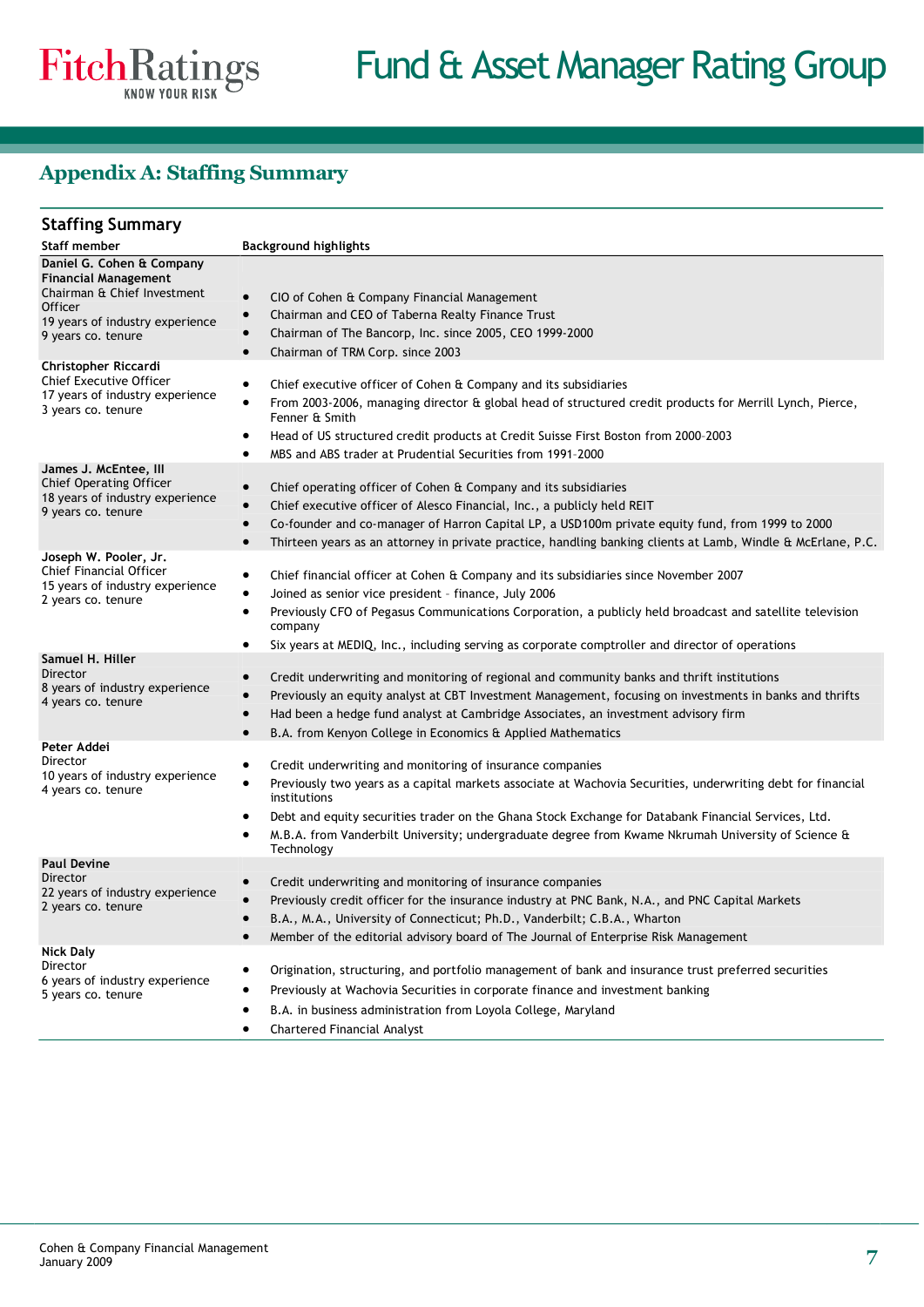### **Staffing Summary (cont.)**

| Staff member                                                                          | <b>Background highlights</b>                                                                                                                                                                                                                                                           |
|---------------------------------------------------------------------------------------|----------------------------------------------------------------------------------------------------------------------------------------------------------------------------------------------------------------------------------------------------------------------------------------|
| Leena Amin                                                                            |                                                                                                                                                                                                                                                                                        |
| Vice President<br>6 years of industry experience<br>3 years co. tenure                | Origination, structuring, and portfolio management of bank trust preferred securities                                                                                                                                                                                                  |
|                                                                                       | Had joined Cohen & Company as a research associate in the equity research department                                                                                                                                                                                                   |
|                                                                                       | Previous professional experience at the law firm of Morgan Lewis Bockius                                                                                                                                                                                                               |
|                                                                                       | B.A., Temple University; M.B.A., Drexel University                                                                                                                                                                                                                                     |
| Mike Lardis<br>Vice President<br>6 years of industry experience<br>3 years co. tenure | Credit underwriting and monitoring of regional and community banks and thrift institutions<br>Previously in the valuation and financial opinions group at the investment banking firm of Stout Risius Ross<br>Began his career as a credit analyst at Mercantile Bankshares, Baltimore |
|                                                                                       | B.B.A. from Kent State University                                                                                                                                                                                                                                                      |

Source: Cohen & Company Financial Management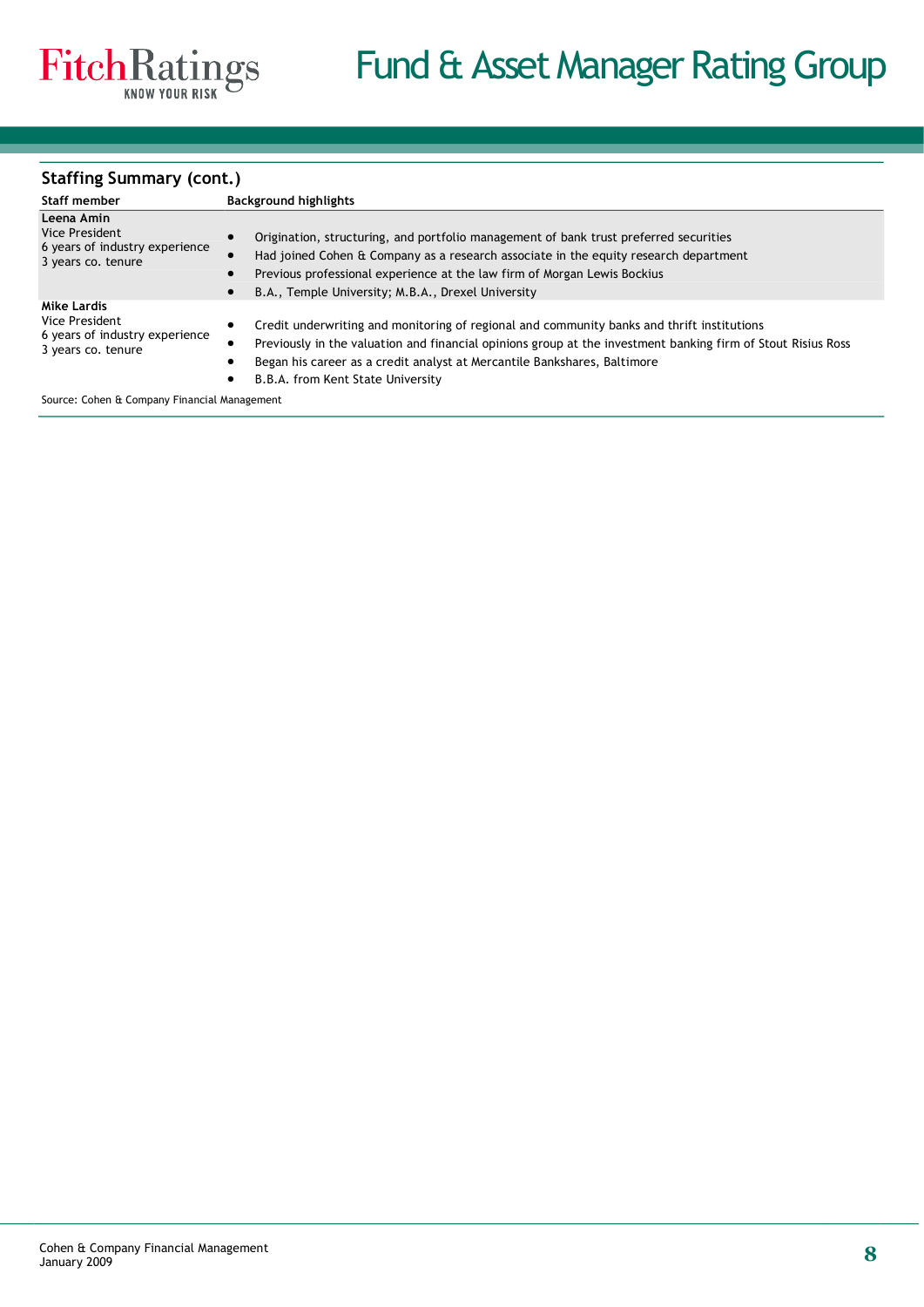

## **Rating Summary**

**Cohen & Company Financial Management, LLC**

*Composite Ratings*

To capture the combined effects of asset manager attributes, as measured by CDO Asset Manager Ratings, the six category ratings are weighted as detailed below in calculating a composite rating.

## **CDO Asset Manager Rating Category**

|                                   | Weight (%)        |
|-----------------------------------|-------------------|
| Company and management experience | 20                |
| Staffing                          |                   |
| Procedures and controls           | $12 \overline{ }$ |
| Portfolio management              | 32                |
| CDO administration                | $12 \overline{ }$ |
| Technology                        | 17                |
| Total                             | 100               |
| Source: Fitch                     |                   |

The composite rating is used to establish a systematically applied quantitative link between asset manager ratings and CDO rating criteria as detailed in Fitch's "*Global Criteria for Reviewing and Rating CDO Asset Managers*", criteria published on 16 October 2008, available at www.fitchratings.com. CDO Asset Manager Ratings are reviewed annually and surveilled quarterly.

For any future trust preferred CDO issued by Cohen & Company Financial Management, LLC, Fitch will use the composite rating to calibrate the maximum allowable adjustment to its modeled rating default rate at each rating level with a Fitch rating.